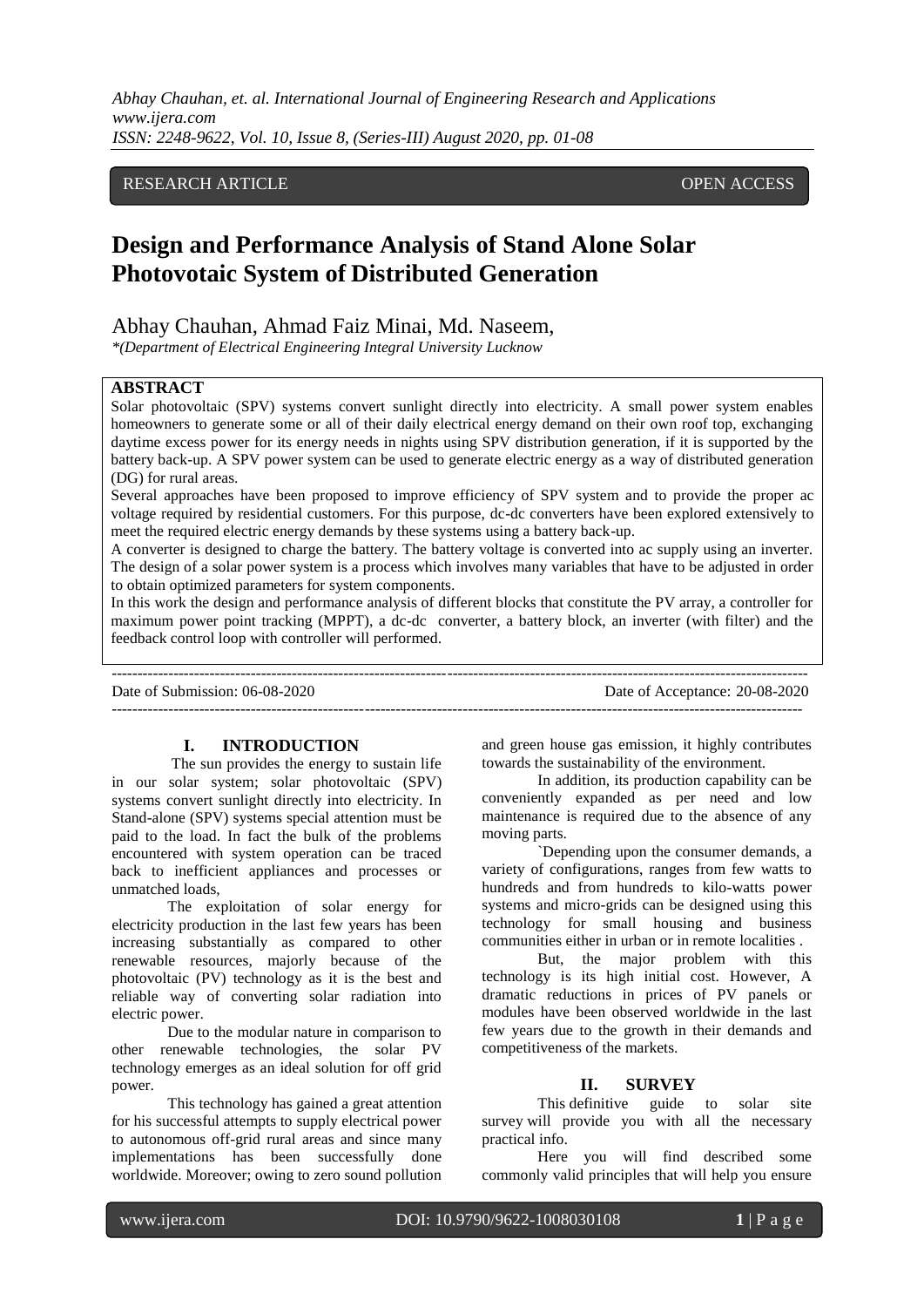the optimal performance of your solar panel system thus maximizing the amount of solar-generated electricity. The below-provided guidelines apply both to residential (home, office) and mobile solar panel systems (motor home, caravan, camper, RV). Also, you should mind that it is in your interest to be equipped with some essential knowledge about how to survey your site and also about orientation, tilt angle and optimal mounting of the solar array. If you decide to have your site surveyed, be sure that the solar vendor you select relies on your unawareness of such info and most probably will use certain non-effective shortcuts just to perform the solar system installation in due time thus neglecting some important energy efficiency issues. Is your building solar-ready?

Even if your area and location have a good solar potential, your building might not be suitable for installation of a photovoltaic system.

Your building is prepared for installing a solar system if:

You have already made it energy-efficient. The roof of your building (or your yard) is unshaded, at least during the sunny hours (normally six) of the day.

Its roof has a Southern (or Northern, if you live in the Southern hemisphere) orientation.

The roof is in a good condition.

How to assess your location for the solar resource?

The spot where you intend to install photovoltaic solar array should have:

a) A clear and unobstructed access to the sun throughout the day (between 9 a.m. and 3 p.m.) and throughout the vear.

This means lack of any obstacles between the sun's rays and the solar arrays surface – trees, chimneys, lamp-posts, neighbor buildings, etc.

It should be noted that a spot may be unshaded during one part of the day and shaded during another part of the day.

Furthermore, a site unshaded in summer might be shaded in winter, as the low position of the sun in winter casts longer shadows.

b) Preferably a South-facing (or North-facing, if you live in the Southern hemisphere) roof.

True South (or True North, if you live in the Southern hemisphere) orientation is not mandatory.

A somehow Southeast or Southwest (for the Southern hemisphere Northeast or Northwest, respectively) facing roof is also acceptable.

It has been proven that deviation within [20-30](tel:20-30) degrees of the True South (or True North, if you live in the Southern hemisphere) results in less than 10% degradation of PV array's performance, which is fairly acceptable.

Pure Eastern or pure Western orientation not recommended, since as a rule, solar photovoltaic panels should be exposed to direct sunlight for at least 6 hours a day.

You should mind that installing a solar PV system on a roof facing East or West might result in 20% degradation of system performance, which is a serious compromise!

The roof can be either sloped or flat. Flat roofs allow easier to implement the desired tilt angle of the PV array, but a sloped roof will do as well.

c) Enough space for placing solar panels The area you need for your PV system depends mainly on:

How much energy it is designed to produce Types of PV panels you are going to install (monocrystalline, polycrystalline or thin-film)

The size of the PV panels (to a lesser extent since, as a rule, PV panels do not vary much in size). The less efficient photovoltaic panels you use, the greater the area you need for your solar array but also the lower the costs.

Monocrystalline panels are the most efficient solar panel type while thin-film panels are the least efficient ones.

Why does the condition of your roof matter?

A PV system can be installed on any roof type.

Regarding roof mounting, there are two options for installing PV panels – either mounting the solar panels on the roof or replacing the roof tiles with PV panels.

As a rule, roofs with composition shingles are the easiest to work with, while those with slate are the most difficult ones.

Here are the drawbacks in case of photovoltaic panels mounted on the roof:

Panels must be removed upon performing any roof repair or replacement activity.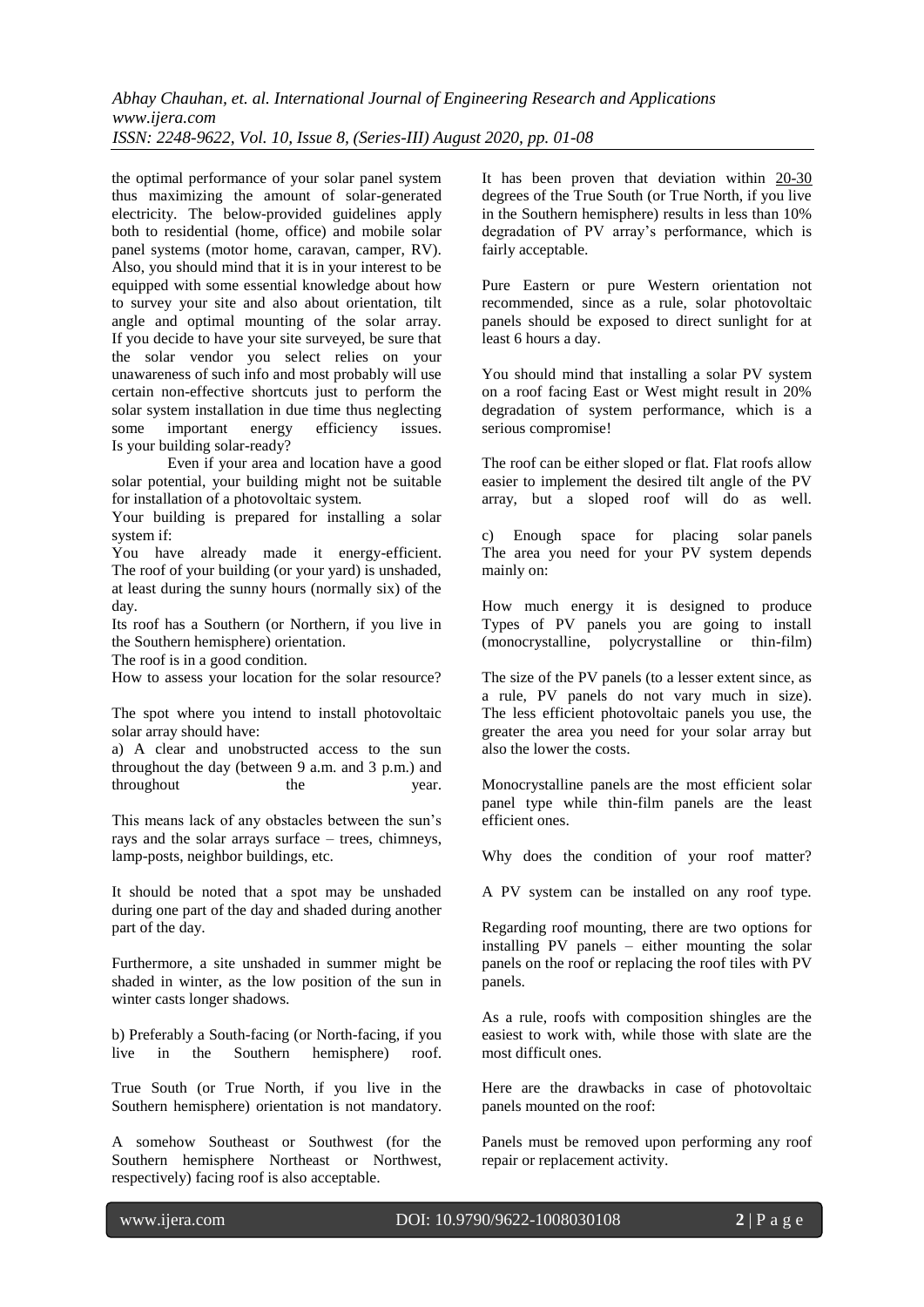Installation of brackets and racks could cause roof leaks.

Roof warranty may be affected.

Some people might find this unattractive.

However, roof-integrated installation costs amount up to 40% more compared to roof-mounted installation.

If your roof is relatively old and is to be replaced in the near future, in order to minimize any redundant costs, a smart idea would be to replace it at the time the solar power system is being installed.

If you have a new roof, you should consult both your PV provider and roof repair company how the installation of a solar power system will affect your roof warranty.

Certainly, solar panels can be placed on the ground as well, on a fixed or tracking mount.

Performing a site survey is the starting point for launching every photovoltaic system.

When searching for a proper site to install the solar array, you should consider:

The orientation towards the sun Lack of any shading obstacles (during the whole day and throughout the whole year!)

Minimization of the length of the DC cables between the PV array and the inverter

Aesthetics

Protection from theft and vandalism Easy access for installation and maintenance of the PV array.

#### **III. Methodology**

Following steps are taken for the IRES based power generation for the electrification of remote site villages,

**1) Demand Assessment:** Find the load demand using accurate load forecasting of remote villages. Load assessment can be done by taking the interview of local bodies, school teachers etc. The following factors may be considered during the electrical load survey:

• Demand for street lighting,

• Number of schools, health centers, commercial establishment, and their energy demand,

• Number of villages, houses,

- Population
- Number of small industries with energy requirement,

• Miscellaneous demand.

**2) Resource Assessment:** Calculate potential available in solar, wind, MHP, Biomass and other renewable energy resources using meteorological data available.

### **3) Constraints/barriers:**

- Annual electricity demand,
- Potential,
- Reliability,
- Emission,
- Employment.

#### **4) After doing this, one approach is adopted out of following two approaches:**

a) Approach I (Integrated Approach): In the first approach, demand is fulfilled by one or combination of more than one renewable energy resources.

- Stand alone SPV with battery storage,
- Stand alone Wind with battery storage,
- SPV-Wind with battery storage,
- SPV-Wind-MHP with battery storage,
- SPV-Wind-MHP-Biomass with battery storage,
- b) Approach II (Hybrid Approach):

In this approach, Demand is fulfilled by hybrid approach. Demand can be met by combination of renewable energy resources with conventional sources (diesel generator set, thermal plant).

- PV/wind/diesel generator HRES,
- PV/wind/fuel cell HRES,
- Biomass/wind/fuel cell HRES

5) Optimize the selected system configuration with suitable technique.

#### **IV. PROBLEM**/**SOLUTION**

When an off-grid system goes down, it is often challenging to know what to do next. Our technical team has put together a list to help you diagnose the problem so you can get your system back up and running. Understanding what is wrong will help you save time and money, no matter what the problem is. The key is to look at all aspects of your system and avoid assuming anything when troubleshooting. These valuable tips and common problems will jump start your solution.

**1. Check all wires, connections and fuses.** Tighten screw terminals. They can loosen over time due to corrosion, freezing and thawing cycles, or from vibration in transportation or RV applications.

Check for reverse polarity connections. There are sometimes no warning indicators.

Check terminal and wire labels or use a voltmeter.

Replace blown fuses, corroded wires or terminals, and any wires exposed from insulation abrasion.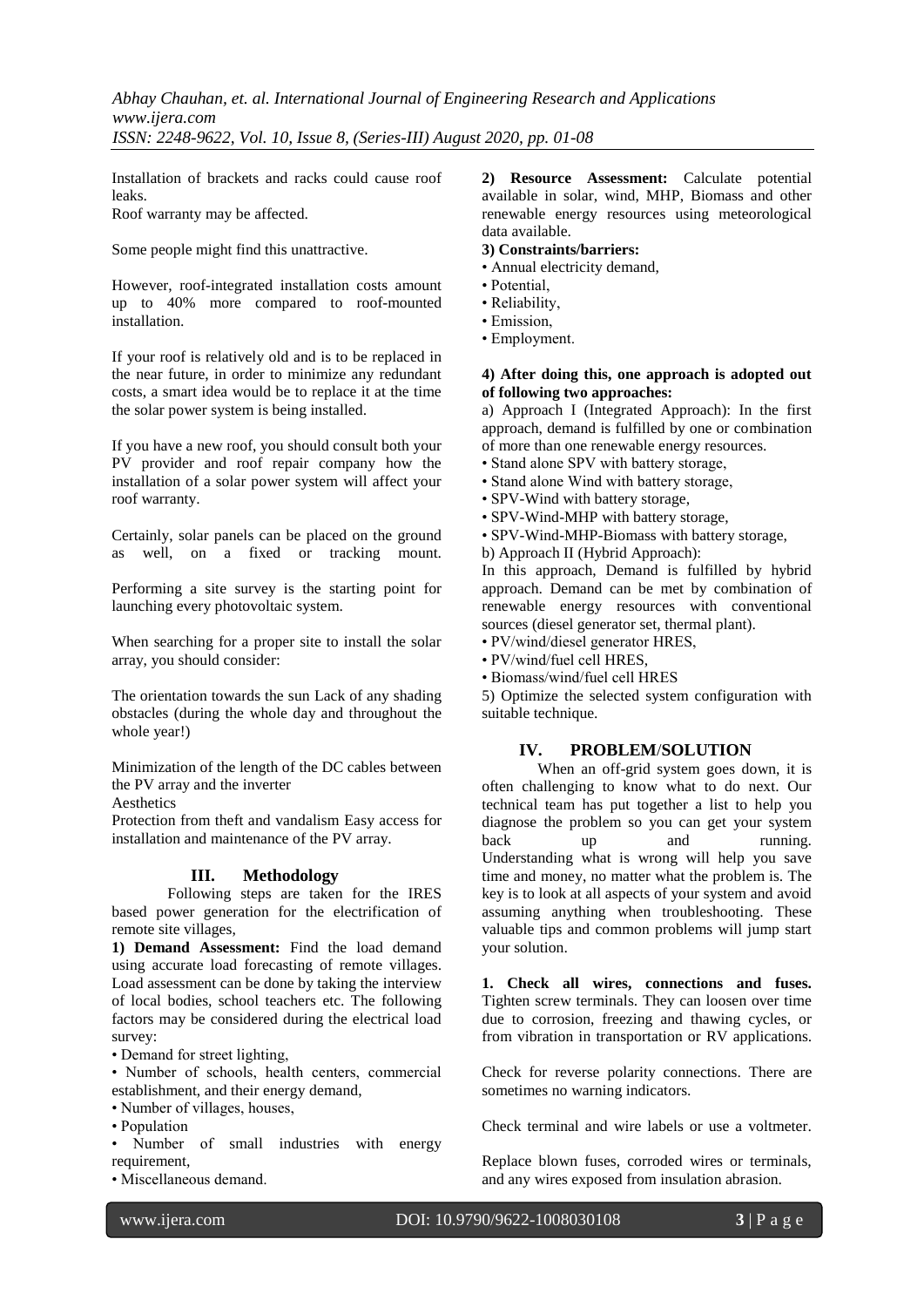#### **2. Check indicator LEDs or LCD icons on your charge controller.**

Most charge controllers have helpful indicators to diagnose problems. Check the product manual if you need help identifying what a message means. This could quickly get you to a solution. Low Voltage Disconnect (LVD) is a common error when an offgrid solar system is down. Check the battery voltage to verify, or when available, check a controller data logger for the telltale sign of greater energy used by loads than energy going to charging batteries. Potential causes include: Lack of sun to recharge the batteries. Battery capacity reduced in cold weather. Load working longer than designed. More load added than original design specifications.

**3. Check the solar panel's access to the sun and if the solar panel is performing properly.** Pay attention to parameters that can impact performance and energy production:

Clean panels. Dirty panels can lead to significant loss of energy production.

Check for burned out solar cells.

Check junction boxes for damage such as loose wires, corrosion, or blown diodes.

Remove shade. If 10% of a solar panel is shaded that does not mean you should expect 10% less output. Cell stringing will cause a much higher percentage of lost production.

Use a digital multi-meter to check the open circuit voltage of each individual solar panel and compare the data with the manufacturer's datasheet for your PV module to help confirm performance is as designed.

#### **4. Check battery performance.**

Take your batteries to a professional to have them tested.

Compare battery operating specifications to weather data to determine if extreme weather is impacting performance.

Battery specifications can be found on the product datasheet or manufacturer's website.

#### **5. Re-check design parameters.**

Extreme weather conditions can exceed original design parameters and cause poor system performance.

Check worst-case sun hours for your region and compare to design parameters.

Check battery capacity days with no sun and compare to design parameters.

Review calculations with today's load usage and weather conditions. The original design may not account for extreme weather conditions or added load.

Confirm tilt angle is ideal all year with consideration to azimuth.

Re-evaluate losses throughout a system:

Voltage drops and power losses can be minimized with larger wires.

If there is an inverter in the system, confirm its energy consumption was factored into calculations.

### **6. Check appropriate ventilation to prevent overheating.**

Electrical equipment can overheat and temporarily shut down. Inverter(s) might shut down without adequate ventilation. Controllers might limit charge current more than expected due to heat. To address overheating:

Check product manuals for guidelines on correct mounting style, spacing and ventilation.

Clean system equipment and vents to remove dirt and debris that interferes with ventilation.

Assess if space and ventilation in enclosures are appropriate.

Keep equipment out of direct sunlight for best performance.

#### **V. CIRCUIT DIAGRAM**

Due to advancement in manufacturing process the cost of solar PV modules is showing a descending trend. A module is made up of several tiny cells and an array is created by grouping of modules



**Fig.1** Equivalent circuit of a solar PV cell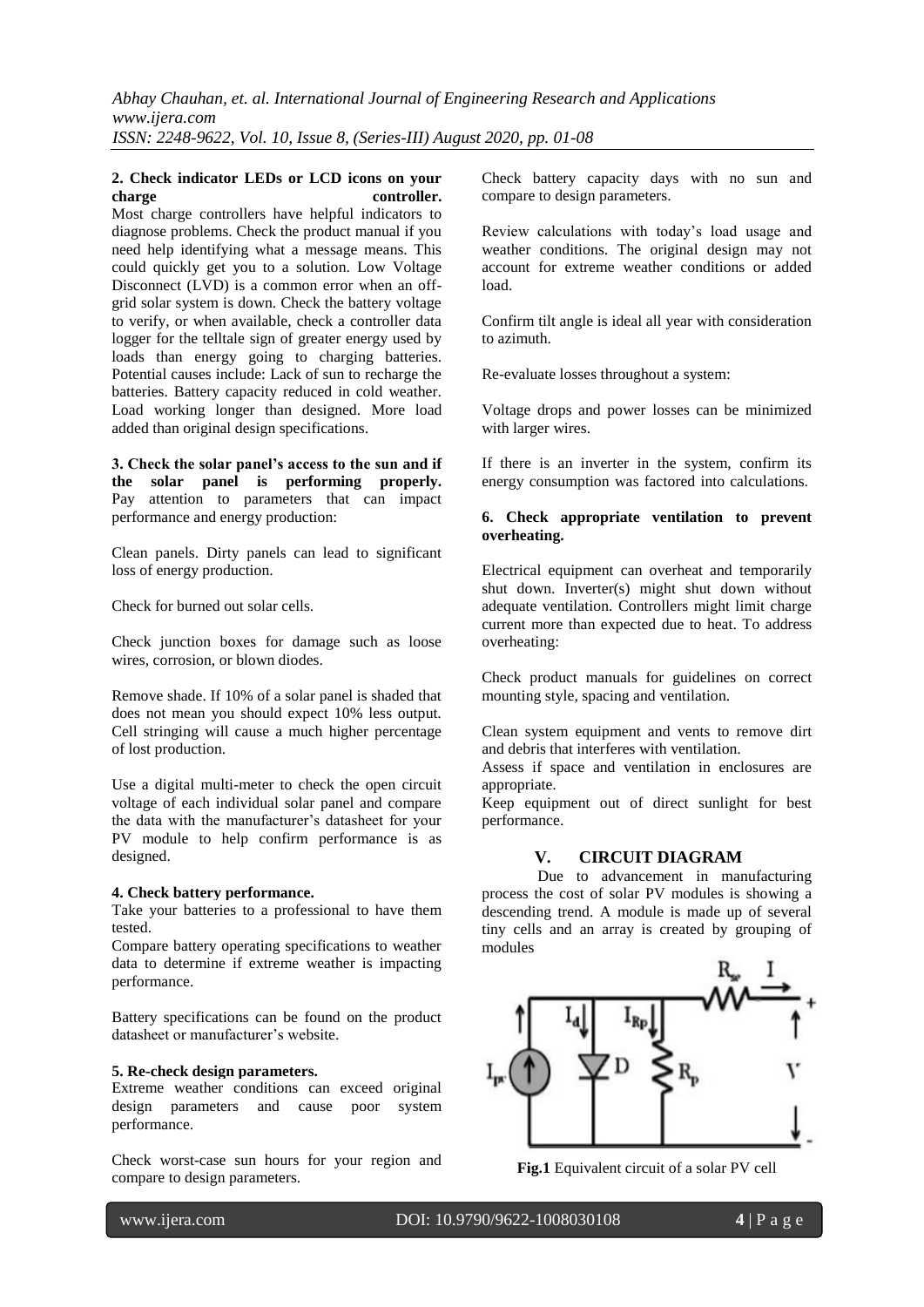## **VI. FLOWCHART**



**Fig.2** Flowchart of MPPT P&O,

Maximum Power Point tracker is used to extract maximum possible power from the solar PV modules. MPPT tracks the variations in the power output and sets the module operating point to deliver the maximum possible power output. In this analysis a Perturb and Observe algorithm based MPPT is modeled. But one disadvantage of this method is under rapidly varying conditions the performance is poor. Fig.1a describes the P&O algorithm.





**Fig. 3** Stand alone solar PV system

# **VII. OBSERVATION**

There are not many studies to assess the environmental feasibility of SA systems which reinforces the notion that utility of Standalone systems is more of accessibility driven than due to environmental considerations. Financial feasibility analysis is performed from the market and entrepreneurial interests to explore the financial incentives, and other subsidies that make the business attractive. But there is no way one can afford to ignore assessment of the systems for their techno-economic-environmental feasibility as these parameters are location specific and the successful operation of the systems entirely depend on these parameters at a given region. It is also observable

that systems which are uneconomical for a given load factor may become feasible for higher load factors. This opens up the discussion on what should be the ideal size, capacity factor and load factor range for which the system becomes feasible. Some of these questions were answered in the literature using optimization models. But it acts as a background for the design of the systems, which will be discussed in the next section.

# **VIII. DISCUSSION**

A free standing or Stand Alone PV System is made up of a number of individual photovoltaic modules (or panels) usually of 12 volts with power outputs of between 50 and  $100+$  watts each. These PV modules are then combined into a single array to give the desired power output. A simple stand alone PV system is an automatic solar system that produces electrical power to charge banks of batteries during the day for use at night when the suns energy is unavailable. A stand alone small scale PV system employs rechargeable batteries to store the electrical energy supplied by a PV panels or array.

Stand alone PV systems are ideal for remote rural areas and applications where other power sources are either impractical or are unavailable to provide power for lighting, appliances and other uses. In these cases, it is more cost effective to install a single stand alone PV system than pay the costs of having the local electricity company extend their power lines and cables directly to the home.

A stand alone photovoltaic (PV) system is an electrical system consisting of and array of one or<br>more PV modules, conductors, electrical more PV modules, conductors, electrical components, and one or more loads. But a smallscale PV system does not have to be attached to a roof top or building structures for domestic applications, they can be used for camper vans, RV's, boats, tents, camping and any other remote location. Many companies now offer portable solar kits that allow you to provide your own reliable and free solar electricity anywhere you go even in hard to reach locations.

# **IX. CONCLUSION**

The design and performance study of a standalone solar PV energy system have been carried out using a fly back converter, battery and a single phase voltage source inverter. The battery charging has been achieved through maximum power point tracking which gives sufficient backup for 16 hours. The controller performance under various load conditions has been investigated and it has given required response under nonlinear load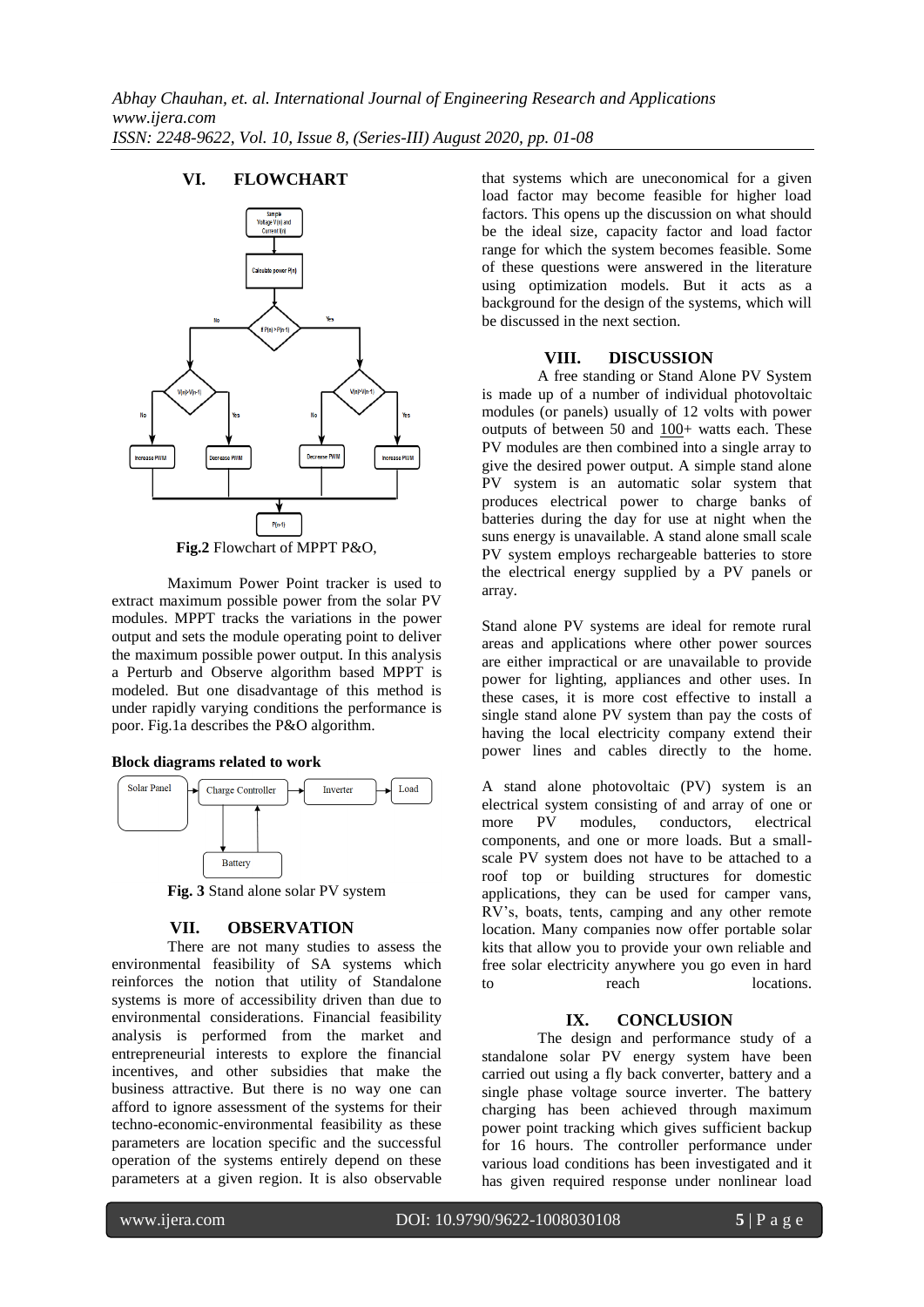conditions. The results obtained for harmonic distortion of this system for both linear and nonlinear loads are within the 5% range specified by IEEE-519 standard. Performance of the system for the load variation is improved due to feedback PI control applied to VSI, so depending on the requirement one can choose it for low power application.

#### **REFERENCE:**

- [1]. Ahmad Faiz Minai, Abu Tariq and Qamar Alam, "Theoretical and Experimental Analysis of Photovoltaic Water Pumping System" IEEE international conference IICPE10, January [28-30,](tel:28-30) [2011,d](tel:2011)oi: [978-1-](tel:978-1-4244-7882-8) [4244 78828/](tel:978-1-4244-7882-8)11/[\\$26.00](tel:26.00) [©2011](tel:2011) IEEE at NSIT, New Delhi.
- [2]. Ahmad Faiz Minai, Abu Tariq "Analysis of Cascaded Multilevel Inverter" IEEE International Conference IICPE10, January [28-30,](tel:28-30) [2011,](tel:2011) CD-ROM,doi: [978-1-](tel:978-1-4244-7882-8) [4244-7882-8/](tel:978-1-4244-7882-8)11/[\\$26.00](tel:26.00) [©2011](tel:2011) IEEE at NSIT, New Delhi.
- [3]. Kulsoom Fatima, Mohammad Aslam Alam and Ahmad Faiz Minai, 'Optimization of Solar Energy using ANN Techniques', 2nd IEEE International Conference on Power Energy, Environment and Intelligent Control (PEEIC [2019\)](tel:2019) 18th -19th October [2019](tel:2019) at G.L. Bajaj I.T.M, Greater Noida, U.P. INDIA.
- [4]. Ahmad Faiz Minai, T. Usmani, M. A. Mallick, ‗Performance analysis of Multilevel inverter with SPWM strategy using MATLAB/SIMULINK' Journal of Electrical Engineering (JEE) ISSN: [1582-](tel:1582-%204594) 4594, Vol. 16, Edition 4, page [428-433,](tel:428-433) December [2016.](tel:2016)
- [5]. Faizan A. Khan, S. H. Saeed, Saifur Rahman, Ahmad Faiz Minai, 'Solar Tracker: An Essential Need of Solar Photovoltaic Energy Generation System' National Conference on Computational and Characterization Techniques in Engineering and Sciences (CCTES [2019\)](tel:2019), TEQUIP-3, Technically supported by IEEE Student Branch, UP Section, on 6th -7th September, [2019,](tel:2019) at REC, Ambedkar Nagar, U.P. INDIA.
- [6]. Ahmad Faiz Minai, T. Usmani, M. A. Mallick, "Optimum Sizing and Estimation of a 30kWp Hybrid Solar Photovoltaic System with Multilevel Inverter", International Journal of Research and Scientific  $Innovation(JIRSI)$  ISSN:  $2321 - 2705$  $2321 - 2705$ , Research and Scientific Innovation Society, July [2015,](tel:2015) Vol. 2, issue 7, page [31-36,](tel:31-36)  Scientific Journal Impact Factor [\(2014\)](tel:2014): [2.08](tel:2.08)
- [7]. Akhlaque Ahmad Khan, Ahmad Faiz Minai, Qamar Alam & M.A. Mallick, "Performance Analysis of Various Switching Scheme in Multilevel Inverters using MATLAB/ SIMULINK" in International Journal of Current Engineering and Technology, Vol.4,<br>No.2 (April 2014) Page No. 718-No.2 (April  $2014$ ) Page [724](tel:718-724) (EISSN [2277](tel:2277) – [4106,](tel:4106) P-ISSN [2347](tel:2347) – [5161\)](tel:5161) INSPRESSCO (International Press Corporation) Association of American Publisher U.S.A, Global Impact Factor: [2.552.](tel:2.552)
- [8]. Akhlaque Ahmad Khan, Ahmad Faiz Minai, Different voltage selection criteria and insulation design of a transmission line for HV, EHV & UHV system' International Journal of Advanced Technology & Engineering Research (IJATER), ISSN NO: [2250-3536,](tel:2250-3536) (May [2012\)](tel:2012), Vol-2, Issue-2, Pg.No. [73-79.](tel:73-79)
- [9]. "Solar Based Space Cooling System in Building - A Case Study of Maulana Azad Library , AMU Solar Based Space Cooling System in Building - A Case Study of Maulana Azad Library , AMU," no. January, [2010.](tel:2010)
- [10]. R. Ahmed, M. Asim, S. Z. Khan, and B. Singh, "Green IoT — Issues and Challenges," [2019.](tel:2019)
- [11]. I. Akhtar, M. Asim, R. K. Yadav, P. Agarwal, and S. Kirmani, "Design of Effective Grid-Connected Solar System," Lect. Notes Networks Syst., vol. 98, pp. [606](tel:606)[–614,](tel:614) [2020,](tel:2020) doi: [10.1007](tel:10.1007)[/978-3-030-33846-6\\_](tel:978-3-030-33846-6)64.
- [12]. M. Asim, M. Tariq, M. A. Mallick, I. Ashraf, S. Kumari, and A. K. Bhoi, "Critical evaluation of offline MPPT techniques of solar PV for stand-alone applications," Lect. Notes Electr. Eng., vol. [435,](tel:435) pp. 13–21, [2018,](tel:2018) doi: [10.1007](tel:10.1007)[/978-981-10-4286-7\\_](tel:978-981-10-4286-7)2.
- [13]. M. Asim, "Modelling and Simulation of 5 Parameter Model of Solar Cell Modelling and Simulation of 5 Parameter Model of Solar Cell," Int. J. Electr. Electron. Comput. Syst., vol. 4, no. July, pp. 2–7, [2015.](tel:2015)
- [14]. 5] S. Bhattacharyy, "Introduction," in Solar Photovoltaic System Applications - A Guidebook for Off-Grid Electrification, P. Mohanty etc. al, Eds. Switzerland: Springer, 2016, pp. 1-191.
- [15]. P.A. Lynn, Electricity from Sunlight: An Introduction to Photovoltaic, West Sussex, UK:ohn Wiley & Sons, 2010.
- [16]. A. B. Kanase-Patil, R. P. Saini, M. P. Sharma Integrated renewable energy systems for off grid rural electrification of remote area Renewable Energy 2010,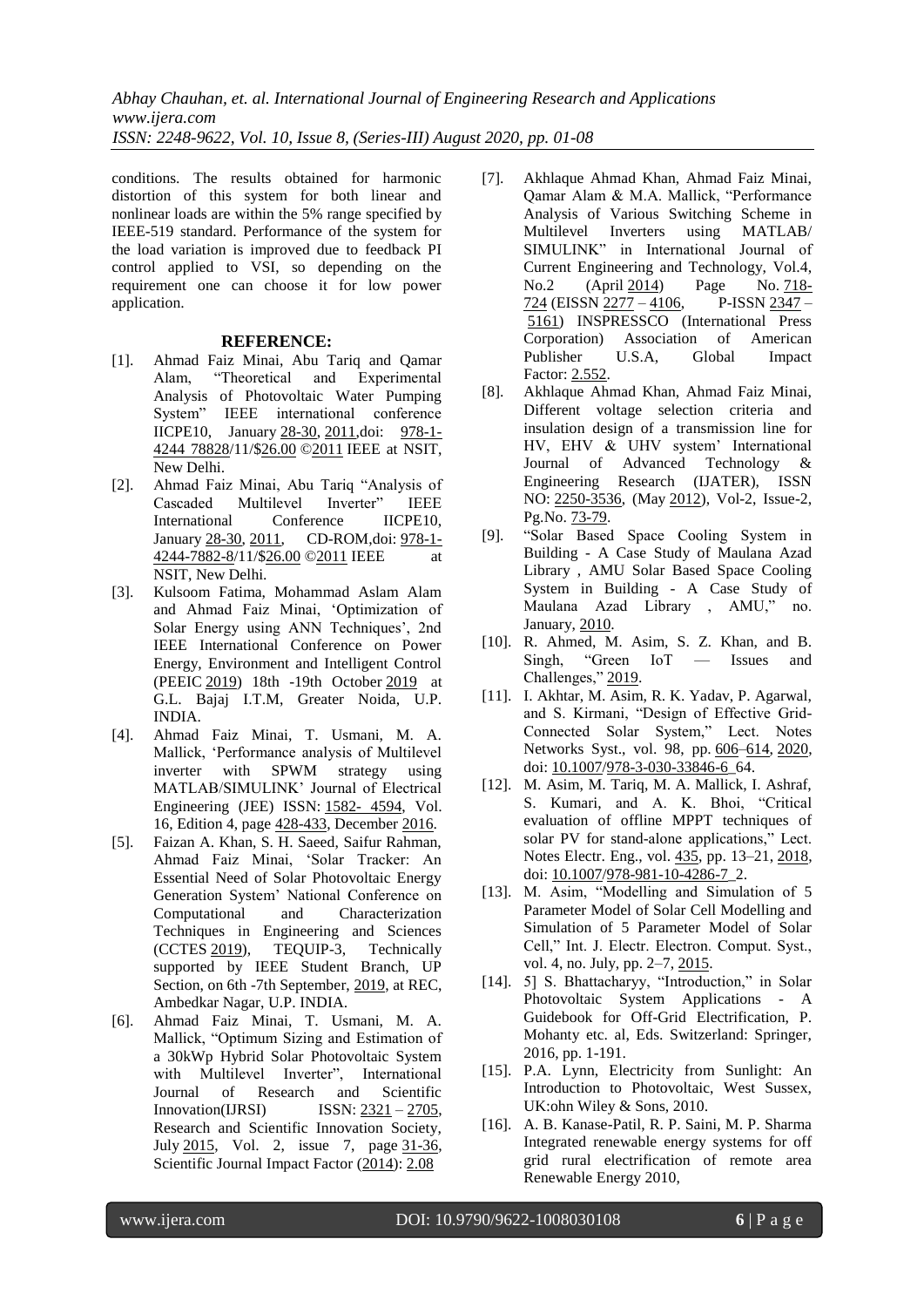- [17]. Ramakumar R, Hughes W L., "Renewable Energy Sources And Rural Development In Developing Countries", IEEE Trans Edu, E-24, Vol. 3, pp. 225-242, 1981.
- [18]. Ramakumar R, Abouzahr I, Ashenayi K. A., "Knowledge- Based Approach To The Design Of Integrated Renewable Energy Systems", IEEE Trans Energy Convers, Vol. 7, No. 1, pp. 648-659, 1992.
- [19]. Lazarov V. D., Notton G, Zarkov Z, Bochev I., Hybrid power systems with renewable energy sources types, structures, trends for research and development In: Proc of International Conference ELMA, pp. 515- 520, 2005.
- [20]. A. B. Kanase-Patil, R. P. Saini, M. P. Sharma Integrated renewable energy systems for off grid rural electrification of remote area Renewable Energy 2010;35(1):1342-1349.
- [21]. S. N. Singh, Electrical Load Survey & Load Forecast For A Stand Alone Small Hydropower Station, Himalayan Small Hydropower Summit, October 2011.
- [22]. Markvart T, Castaner L. Practical handbook of photovoltaic: fundamentals and applications Elsevier; 2003.
- [23]. Li C H, Zhu X J, Cao G Y, Sui S, Hu M R. Dynamic modeling and sizing optimization of stand-alone photovoltaic power systems using hybrid energy storage technology Renew Energy 2009;32(3):815-826.
- [24]. Zhou K, Ferreira J A, de Haan SWH Optimal energy management strategy and system sizing method for standalone photovoltaichydrogen systems International Journal on Hydrogen Energy 2008;33(2):477-489.
- [25]. S. Kumaravel and S. Ashok, An optimal stand-alone biomass/solar-pv/pico-hydel hybrid energy system for remote rural area electrification of isolated village in westernghats region of India, International Journal of Green Energy 2012;9(1):398-408.
- [26]. P. Balamurugan , S. Ashok & T. L. Jose An Optimal Hybrid Wind-biomass Gasifier System for Rural Areas Energy Sources 2011,Part A;33(1):823-832.
- [27]. Ardakani F J, Riahy G, Abedi M., Design of an optimum hybrid renewable energy system considering reliability indices In:18th Iranian Conference on Electrical Engineering (ICEE) 2010:842-847.
- [28]. Xu D, Kang L, Chang L, Cao B., Optimal sizing of standalone hybrid wind/PV power systems using genetic algorithms. Canadian Conference on Electrical and Computer Engineering 2005, pp. 1722-1725.
- [29]. Nelson D B, Nehrir M H, Wang C., Unit sizing of standalone hybrid wind/PV/fuel cell power generation systems. In: IEEE Power Engineering Society Gen Meet. 2005:2116- 2122.
- [30]. Yu Fu, Jianhua Yang and Tingting Zuo Optimal Sizing Design for Hybrid Renewable Energy Systems in Rural Areas International Federation for Information Processing 2011:131-138.
- [31]. Andrew Arnette, Christopher W. Zobel, An optimization model for regional renewable energy development, Renewable and Sustainable Energy Reviews 2012;16(1):4606-4615.
- [32]. Rajesh Kumar, R. A. Gupta, Ajay Kumar Bansal Economic analysis and power management of a stand-alone wind/photovoltaic hybrid energy system using biogeography based optimization algorithm, Swarm and Evolutionary Computation, August 2012.
- [33]. A. Arabali, M. Ghofrani, M. Etezadi-Amoli, M. S. Fadali, and Y. Baghzouz, Genetic Algorithm-Based Optimization Approach for Energy Management, IEEE Transactions On Power Delivery, Vol. 28, No. 1, pp: 162-170, January 2013.
- [34]. Jeroen Tant, Frederik Geth, Daan Six, Peter Tant, and Johan Driesen, Multiobjective Battery Storage to Improve PV Integration in Residential Distribution Grids, IEEE Transactions On Sustainable Energy, Vol. 4, No. 1, pp.182- 191, January 2013.
- [35]. Abdelhamid Kaabeche Maiouf Belhame, Rachid Ibtiouen Techno-economic valuation and optimization of integrated photovoltaic/wind energy conversion system Solar Energy 2011;85(1):2407-2420.
- [36]. Abd El-Shafy A. Nafeh Optimal Economical Sizing Of A SPV-Wind Hybrid Energy System Using Genetic Algorithm International Journal of Green Energy 2011;8:25-43,.
- [37]. Notton G, Lazarov V, Zarkov Z, Stoyanov L., Optimization of hybrid systems with renewable energy sources: trends for research. In: First International Symposium on Environ Identities and Mediterranean Area, ISEIMA. 2006:144-149.
- [38]. Agustin J L B, Lopez RD., Simulation and optimization of stand-alone hybrid renewable energy systems, Renew Sust Energy Rev 2009;13(8):2111-2118.
- [39]. Wang L, Singh C., Compromise between cost and reliability in optimum design of an autonomous hybrid power system using